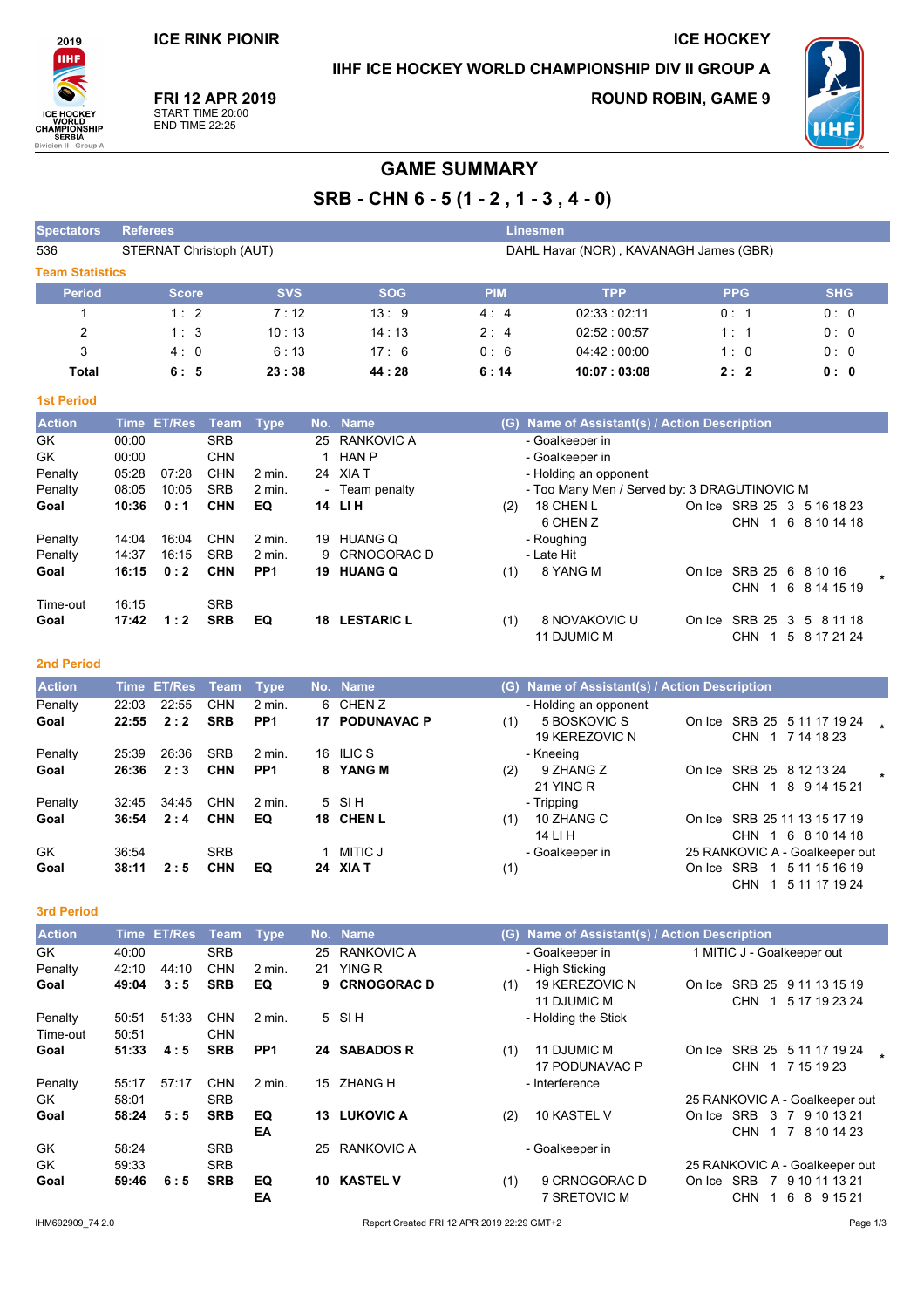# **ICE RINK PIONIR**

# IIHF ICE HOCKEY WORLD CHAMPIONSHIP DIV II GROUP A

FRI 12 APR 2019 START TIME 20:00<br>END TIME 22:25



**ROUND ROBIN, GAME 9** 

**ICE HOCKEY** 



| <b>Action</b>             | Time ET/Res Team Type |            |  | No. Name      | (G) Name of Assistant(s) / Action Description |
|---------------------------|-----------------------|------------|--|---------------|-----------------------------------------------|
| GK                        | 59:46                 | SRB        |  | 25 RANKOVIC A | - Goalkeeper in                               |
| <b>GK</b>                 | 60:00                 | <b>SRB</b> |  |               | 25 RANKOVIC A - Goalkeeper out                |
| GK                        | 60:00                 | CHN        |  |               | 1 HAN P - Goalkeeper out                      |
| <b>Goalkeeper Records</b> |                       |            |  |               |                                               |

#### Team: SRB - Serbia

 $2019$ **IIHF** 

ICE HOCH

CHAMPIONSHIP on II - Gi

| Team: SRB - Serbia   |     |            | Team: CHN - China |               |            |            |            |  |  |  |
|----------------------|-----|------------|-------------------|---------------|------------|------------|------------|--|--|--|
| No. Name             | SOG | <b>SVS</b> | <b>MIP</b>        | No. Name      | <b>SOG</b> | <b>SVS</b> | <b>MIP</b> |  |  |  |
| 25 RANKOVIC Arsenije | 23  |            | 19 56:18          | 1 HAN Pengfei | 44         | 38         | 60:00      |  |  |  |
| MITIC Juq            | 5   | 4          | 03:06             | 25 SUN Zehao  |            |            |            |  |  |  |

### **Game Statistics**

| 「eam : SRB (white)   |                                         |          |                |                |                |                |                |             |        |                |                      |                |           |                         |             |
|----------------------|-----------------------------------------|----------|----------------|----------------|----------------|----------------|----------------|-------------|--------|----------------|----------------------|----------------|-----------|-------------------------|-------------|
|                      | <b>Head Coach: DANDENAULT Alexandre</b> |          |                |                |                |                |                |             |        |                | <b>Shots on Goal</b> |                |           |                         |             |
| No. Pos.             | <b>Name</b>                             | G        | A              | P              | <b>PIM</b>     | FO+            | FO-            | $FO+/-$     | FO%    |                | $\overline{2}$       | 3              | <b>OT</b> | <b>TS</b>               | $+/-$       |
| 5 D                  | <b>BOSKOVIC Stefan</b>                  | 0        |                |                | 0              | 0              | 0              | 0           | 0.00   | 1              |                      | 2              |           | 4                       | $-1$        |
| F<br>11              | <b>DJUMIC Mirko</b>                     | 0        | 3              | 3              | 0              | 17             | 6              | 11          | 73.91  | 4              | 0                    | 2              |           | 6                       | $+1$        |
| 15 F                 | <b>DRAGOVIC Marko</b>                   | 0        | 0              | 0              | 0              |                |                | 0           | 50.00  | 0              | 0                    | $\Omega$       |           | 0                       | $-1$        |
| 16 D                 | ILIC Stefan +C                          | 0        | 0              | 0              | $\overline{2}$ | 0              | 0              | 0           | 0.00   | 0              | 0                    | 0              |           | 0                       | $-2$        |
| 19 F                 | <b>KEREZOVIC Nikola</b>                 | 0        | $\overline{2}$ | $\overline{2}$ | $\Omega$       | 1              | $\Omega$       | 1           | 100.00 | 0              | $\Omega$             | 0              |           | $\Omega$                | $-1$        |
| 2 D                  | <b>ANIC Ivan</b>                        | 0        | 0              | 0              | 0              | 0              | 0              | 0           | 0.00   | 0              | 2                    | 0              |           | 2                       | $\mathbf 0$ |
| 7F                   | SRETOVIC Marko +A                       | $\Omega$ |                |                | $\mathbf 0$    | 9              | 7              | 2           | 56.25  | 1              | $\overline{2}$       | 0              |           | 3                       | $+2$        |
| 17 D                 | PODUNAVAC Pavle                         |          |                | 2              | 0              | 0              | 0              | 0           | 0.00   | 0              |                      |                |           | $\overline{\mathbf{c}}$ | $-1$        |
| 21 F                 | <b>BRKUSANIN Marko</b>                  | 0        | 0              | 0              | 0              | 0              | $\mathbf 0$    | 0           | 0.00   | 1              | $\overline{2}$       | $\overline{2}$ |           | 5                       | $+2$        |
| 24 D                 | SABADOS Robert (BP)                     |          | 0              | 1              | 0              | $\overline{2}$ | $\overline{2}$ | $\Omega$    | 50.00  | 0              | 0                    | 1              |           | 1                       | $\mathbf 0$ |
| 6 F                  | <b>VUCUREVIC Nemanja</b>                | 0        | $\Omega$       | 0              | 0              | 0              |                | -1          | 0.00   | 0              | 2                    | 0              |           | 2                       | 0           |
| D<br>9               | CRNOGORAC Dominik +A                    |          |                | $\overline{2}$ | $\overline{2}$ | 0              | 0              | 0           | 0.00   | $\overline{2}$ | 0                    | $\overline{2}$ |           | 4                       | $+3$        |
| F<br>10 <sup>°</sup> | <b>KASTEL Viktor</b>                    |          |                | $\overline{2}$ | $\Omega$       | 8              | 6              | 2           | 57.14  | 0              |                      |                |           | 2                       | $+2$        |
| 13 D                 | <b>LUKOVIC Aleksa</b>                   |          | 0              |                | $\mathbf 0$    | 0              | 0              | $\mathbf 0$ | 0.00   | 0              |                      | 3              |           | 4                       | $+2$        |
| 14 F                 | POPRAVKA Pavel                          | $\Omega$ | $\Omega$       | $\Omega$       | $\Omega$       | $\mathbf{0}$   | $\Omega$       | $\Omega$    | 0.00   | $\overline{2}$ |                      | $\Omega$       |           | 3                       | $\mathbf 0$ |
| 3 F                  | <b>DRAGUTINOVIC Mico</b>                | 0        | 0              | 0              | 0              | 6              | 4              | 2           | 60.00  | 0              | 0                    |                |           |                         | $+1$        |
| 8 D                  | NOVAKOVIC Ugljesa                       | 0        |                |                | 0              | 0              | 0              | 0           | 0.00   | 1              | 0                    | $\overline{2}$ |           | 3                       | $+1$        |
| 12 F                 | <b>ZWICK Andrej</b>                     | 0        | $\Omega$       | $\Omega$       | $\Omega$       | 0              | 0              | 0           | 0.00   | 0              | 0                    | 0              |           | 0                       | 0           |
| 18 F                 | <b>LESTARIC Lazar</b>                   |          | 0              |                | 0              | 1              |                | 0           | 50.00  | 1              |                      | 0              |           | $\overline{c}$          | 0           |
| 23 F                 | <b>BARACKOV Nikola</b>                  | 0        | $\mathbf{0}$   | $\Omega$       | $\Omega$       | 0              | $\Omega$       | $\Omega$    | 0.00   | 0              | $\Omega$             | 0              |           | $\Omega$                | $-1$        |
| 1 GK                 | MITIC Jug                               | 0        | 0              | 0              | 0              |                |                |             |        | 0              | 0                    | 0              |           | 0                       |             |
| 25 GK                | RANKOVIC Arsenije                       | 0        | $\Omega$       | 0              | 0              |                |                |             |        | 0              | 0                    | 0              |           | 0                       |             |
| <b>Total</b>         |                                         | 6        | 11             | 17             | 4              | 45             | 28             | 17          | 61.64  | 13             | 14                   | 17             |           | 44                      |             |

| Team : CHN (red) |                                  |    |          |                |                |             |                |          |       |             |                |                      |                 |       |
|------------------|----------------------------------|----|----------|----------------|----------------|-------------|----------------|----------|-------|-------------|----------------|----------------------|-----------------|-------|
|                  | <b>Head Coach: NURMINEN Juha</b> |    |          |                |                |             |                |          |       |             |                | <b>Shots on Goal</b> |                 |       |
| No. Pos.         | <b>Name</b>                      | G. | А        | P              | <b>PIM</b>     | $FO+$       | FO-            | $FO+/-$  | FO%   |             | $\overline{2}$ | 3                    | <b>TS</b><br>OT | $+/-$ |
| 6 D              | <b>CHEN Zimeng</b>               | 0  |          |                | 2              | 0           | 0              | 0        | 0.00  | 0           | 0              | 0                    | 0               | $+1$  |
| 8 D              | <b>YANG Mingxi</b>               |    |          | $\overline{2}$ | 0              | 0           | 0              | 0        | 0.00  |             |                | 0                    | $\overline{2}$  | $-1$  |
| 10 F             | ZHANG Cheng +A                   | 0  |          |                | 0              | 0           | 0              | 0        | 0.00  |             | 2              |                      | 4               | $+1$  |
| 14 F             | LI Hang (BP)                     |    |          | 2              | 0              | 0           | 0              | 0        | 0.00  | 1           |                | 0                    | 2               | $+1$  |
| 18 F             | CHEN Lei +C                      |    |          | $\overline{2}$ | $\mathbf 0$    | 15          | 19             | $-4$     | 44.12 | $\mathbf 0$ | 4              | $\Omega$             | 4               | $+2$  |
| 7 D              | HU Tianyu                        | 0  | 0        | 0              | 0              | 0           | 0              | 0        | 0.00  | 1           | 0              | 0                    | 1               | $-1$  |
| 9 F              | <b>ZHANG Zesen</b>               | 0  |          |                | 0              |             | $\overline{2}$ | $-1$     | 33.33 | 1           | 0              | $\overline{2}$       | 3               | $-1$  |
| 15 F             | <b>ZHANG Hao</b>                 | 0  | $\Omega$ | $\Omega$       | 2              | 3           | $\overline{2}$ |          | 60.00 | $\Omega$    | $\Omega$       |                      |                 | $-1$  |
| F<br>21          | YING Rudi +A                     | 0  |          |                | 2              | 4           | 14             | -10      | 22.22 | 0           |                |                      | 2               | $-2$  |
| 23 D             | <b>LIANG Wenbin</b>              | 0  | $\Omega$ | 0              | $\mathbf 0$    | $\mathbf 0$ | $\Omega$       | $\Omega$ | 0.00  | 1           | 0              | 0                    | 1               | $-2$  |
| 5 D              | SI Hanwen                        | 0  | 0        | 0              | 4              | 0           | $\mathbf{0}$   | 0        | 0.00  | $\mathbf 0$ | $\overline{2}$ | 0                    | 2               | $-1$  |
| 11 D             | <b>ZHANG Pengfei</b>             | 0  | 0        | 0              | 0              | 0           |                | $-1$     | 0.00  | 2           | 0              | 0                    | $\overline{2}$  | $+1$  |
| 17 F             | <b>XIANG Xudong</b>              |    | $\Omega$ | $\Omega$       | 0              | $\mathbf 0$ | $\Omega$       | 0        | 0.00  | $\Omega$    | $\mathbf 0$    |                      | $\mathbf 0$     | $-1$  |
| 19 F             | <b>HUANG Qianyi</b>              |    | 0        |                | 2              | 5           |                | $-2$     | 41.67 |             | 0              |                      | $\overline{2}$  | 0     |
| 24 F             | <b>XIA Tianxiang</b>             |    | $\Omega$ |                | $\overline{2}$ | $\mathbf 0$ | $\mathbf 0$    | $\Omega$ | 0.00  | $\mathbf 0$ | $\overline{2}$ | $\mathbf 0$          | $\overline{2}$  | $-1$  |
| 2 D              | <b>WANG Gang</b>                 | 0  | 0        | 0              | 0              | 0           | 0              | 0        | 0.00  | $\mathbf 0$ | 0              | 0                    | 0               | 0     |
| 4 F              | LIU Bo                           | 0  | $\Omega$ | 0              | 0              | 0           | 0              | 0        | 0.00  | 0           | 0              | 0                    | $\mathbf 0$     | 0     |